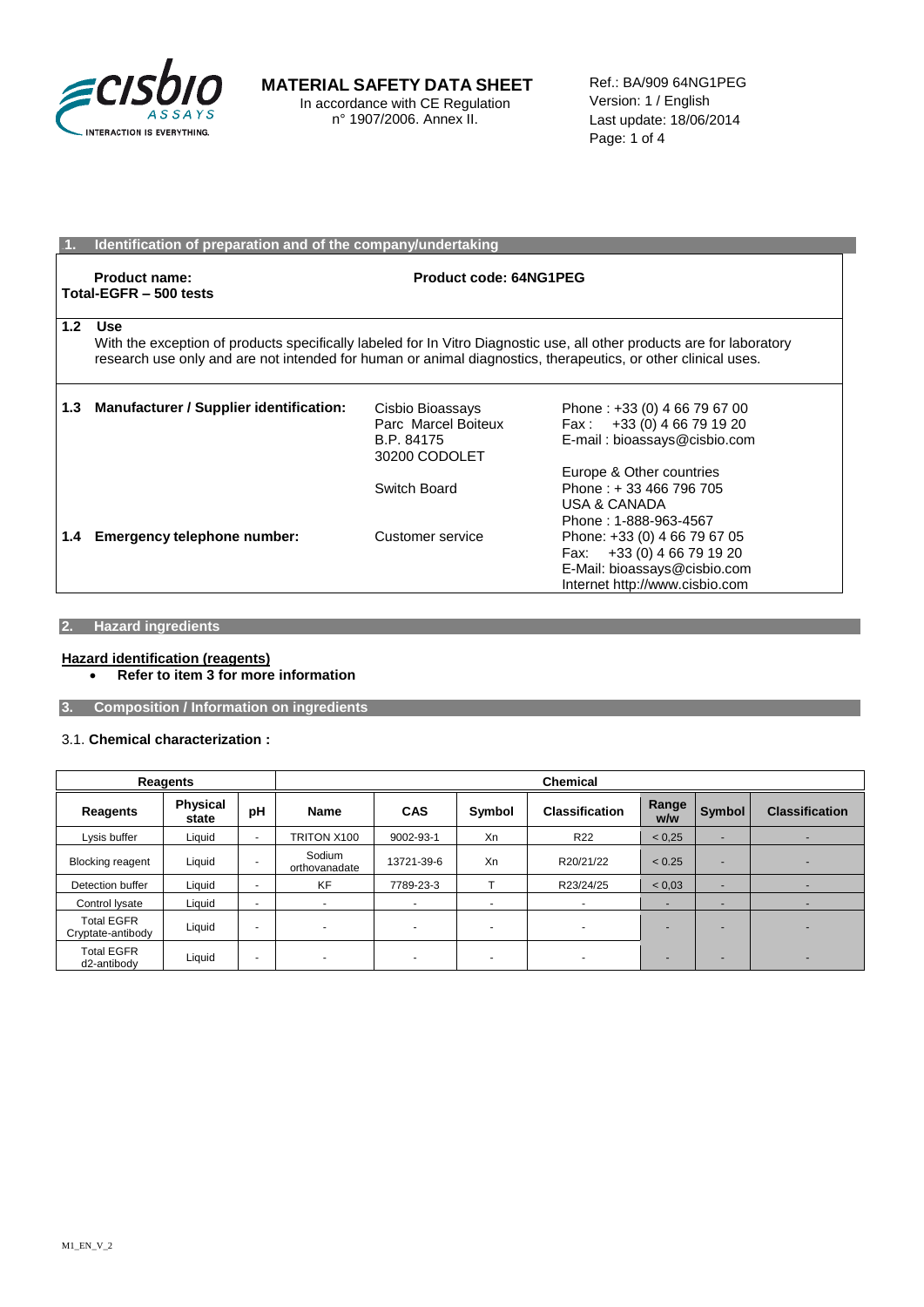

| Ι4.       | <b>First-aid and measures</b>           |                                                                                                                        |
|-----------|-----------------------------------------|------------------------------------------------------------------------------------------------------------------------|
|           | Eye or skin contact:                    | Immediately flush eyes or skin with plenty of water at least for 15 minutes.<br>Remove contaminated clothing.          |
| ٠         | Inhalation:                             | Supply for fresh air. If not breathing, give artificial respiration.<br>For any breathing problems supply with oxygen. |
| ٠         | Ingestion:                              | Secure that the person is conscious. Flush mouth with water and<br>immediately call a physician.                       |
| 15.       | <b>Fire-fighting measures</b>           |                                                                                                                        |
| $\bullet$ | Suitable extinguishing media:           | Use dry chemical powder or appropriate foam extinguisher.                                                              |
| $\bullet$ | Protecting equipment for fire-fighting: | Put on breath protecting equipment, wear protecting clothing to prevent<br>contact with skin and eyes.                 |
| 6.        | <b>Accidental release measures</b>      |                                                                                                                        |

Use appropriate protective equipment and methods to clean up spilled subtances promptly. Absorb spill using appropriate material. Collect and dispose waste in accordance with applicable regulations.

| 7. | <b>Handling and storage</b>                                                                                        |                                                                                                                                                                                                                               |
|----|--------------------------------------------------------------------------------------------------------------------|-------------------------------------------------------------------------------------------------------------------------------------------------------------------------------------------------------------------------------|
| ٠  | <b>Handling</b><br>Advice for safe handling:                                                                       | Avoid inhalation, contact with eyes, skin and clothing.                                                                                                                                                                       |
| ٠  | <b>Precaution</b>                                                                                                  | Do not pipet by mouth. Do not eat, drink or smoke in areas where reagents<br>are handled.<br>Wear suitable one-way rubber gloves at work.<br>Avoid any splash and formation of aerosols.<br>For further advice see section 8. |
| ٠  | <b>Storage</b>                                                                                                     | Keep in properly labeled containers.                                                                                                                                                                                          |
| 8. | <b>Exposure controls / personal protection</b>                                                                     |                                                                                                                                                                                                                               |
| ٠  | Personal protective equipment<br>Respirator protection:<br>Hand protection:<br>Eye protection:<br>Body protection: | Only required if dusts and aerosols are generated.<br>Wear compatible chemical resistant gloves.<br>Wear chemical safety goggles.<br>Wear protective clothing.                                                                |
|    | <b>General protective and sanitary measures:</b>                                                                   | Safety shower and eyewash device.<br>Immediately remove contaminated clothing.<br>Wash hands after work.                                                                                                                      |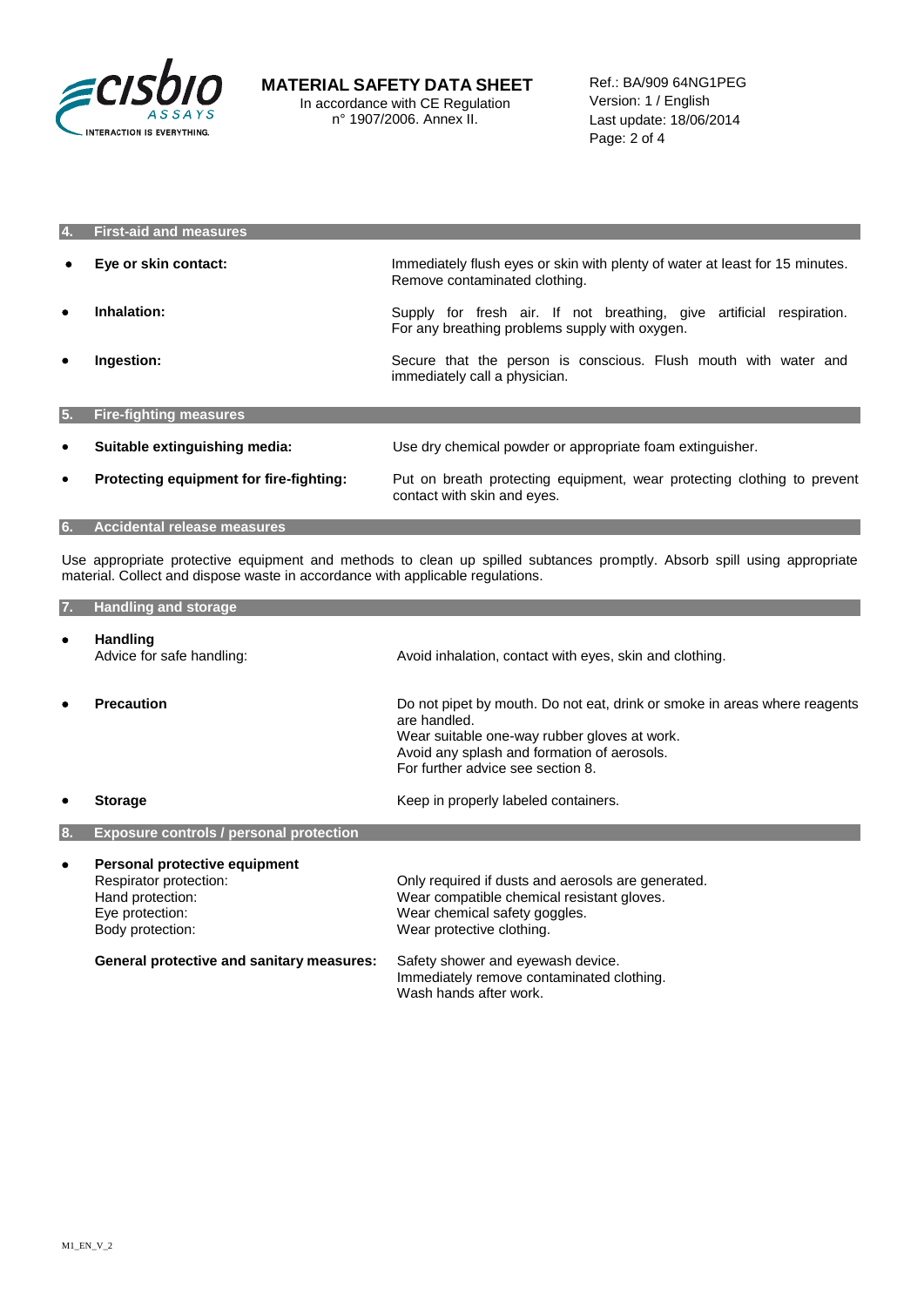

# **MATERIAL SAFETY DATA SHEET**

In accordance with CE Regulation n° 1907/2006. Annex II.

Ref.: BA/909 64NG1PEG Version: 1 / English Last update: 18/06/2014 Page: 3 of 4

| 9.                                       | <b>Physical and chemical properties</b>                                                                         |                                                                                                                                                                                                                                      |
|------------------------------------------|-----------------------------------------------------------------------------------------------------------------|--------------------------------------------------------------------------------------------------------------------------------------------------------------------------------------------------------------------------------------|
| $\bullet$                                | <b>Appearance</b><br>Physical state: Refer item 3.<br>Color: Refer item 3.                                      | Odour:<br>N/A                                                                                                                                                                                                                        |
| ٠                                        | <b>Chemical parameters</b><br>pH:<br>Melting point / melting range:<br>Flash point:<br><b>Relative density:</b> | Refer item 3.<br>Not applicable.<br>Not applicable.<br>Data not available.                                                                                                                                                           |
|                                          | 10. Stability and reactivity                                                                                    |                                                                                                                                                                                                                                      |
| ٠<br>$\bullet$<br>$\bullet$<br>$\bullet$ | <b>Stability:</b><br><b>Conditions to avoid:</b><br>Incompability:<br>Hazardous or decomposition products:      | Data not available.<br>Data not available.<br>Data not available.<br>Data not available.                                                                                                                                             |
| 11.                                      | <b>Toxicological information</b>                                                                                |                                                                                                                                                                                                                                      |
| ٠                                        | <b>Toxicity:</b>                                                                                                | Data not available.                                                                                                                                                                                                                  |
| 12.                                      | <b>Ecological information</b>                                                                                   |                                                                                                                                                                                                                                      |
| ٠                                        | <b>General advice:</b>                                                                                          | Prevent from getting into sewage, water, ground                                                                                                                                                                                      |
| $\bullet$                                | Mobility and (bio)accumulation potential:                                                                       | Data not available.                                                                                                                                                                                                                  |
| $\bullet$                                | <b>Ecotoxicity:</b>                                                                                             | Ecotoxic effects of the product are not expected. Quantitative data on the<br>ecological effect of this product is not available.                                                                                                    |
| ٠                                        | <b>Other information:</b>                                                                                       | No ecological problems are expected when the product is handled and<br>used with due care and attention.                                                                                                                             |
| 13.                                      | <b>Disposal consideration</b>                                                                                   |                                                                                                                                                                                                                                      |
| ٠                                        | <b>Contaminated packaging:</b>                                                                                  | Dispose of according to local regulations.                                                                                                                                                                                           |
| ٠                                        | <b>Products:</b>                                                                                                | The product must be disposed of as a laboratory chemical according to<br>local regulations. Please contact responsible authority. Used reagents,<br>plates, and reagent kits dispose of as potential infectious laboratory<br>waste. |
|                                          | <b>Pollutes:</b>                                                                                                | Remove pollutes with absorbing paper.<br>All material used for cleaning up must be disposed of as infectious<br>laboratory waste.                                                                                                    |
| 14.                                      | <b>Transport information</b>                                                                                    |                                                                                                                                                                                                                                      |
|                                          | <b>Ground transportation/RID/ADR:</b>                                                                           | Non-hazardous for road transport.                                                                                                                                                                                                    |
| ٠                                        | Seaway/IMDG:                                                                                                    | Non-hazardous for sea transport.                                                                                                                                                                                                     |
|                                          | By air/OACI/IATA-DRG:                                                                                           | Non-hazardous for air transport.                                                                                                                                                                                                     |
|                                          |                                                                                                                 |                                                                                                                                                                                                                                      |